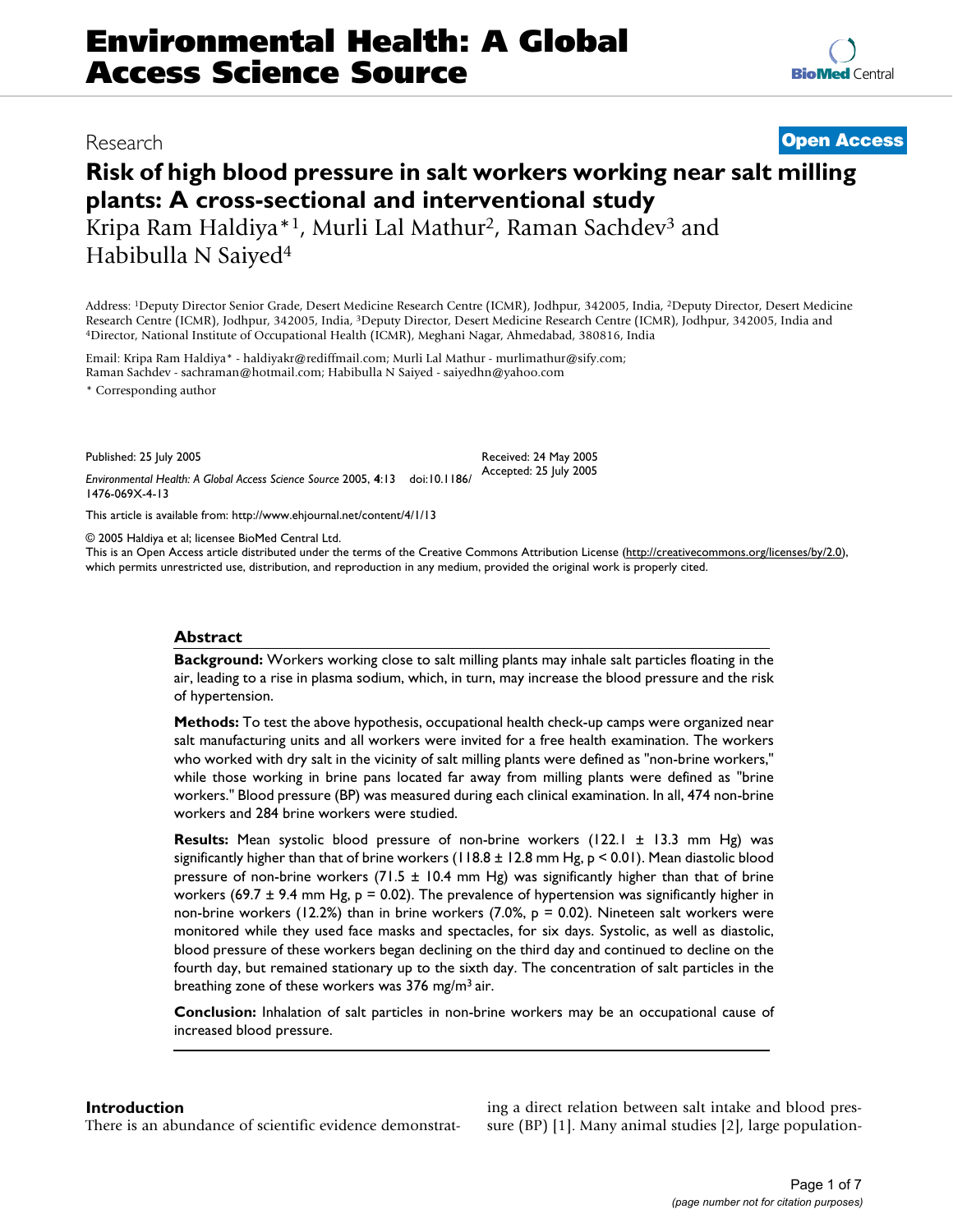based studies [1,3-6], epidemiological studies [7-9], metaanalyses of clinical trials [10-12], and randomized controlled trials [13,14] have shown that BP is directly related to salt intake. People's occupations also have varying impact on their BP [15-19]. Salt workers involved in the process of manufacturing, milling, and packing of salt are exposed to salt via their environment. Since most salt milling plants in India are not fully enclosed, salt particles float in the air in the vicinity of the workers. These workers may therefore inhale considerable amounts of salt during working hours. These salt particles may be inhaled and therefore absorbed in the airway surface epithelium [20- 24] or the lungs [25]. These same fine particles are also able to translocate from the lungs into the circulatory system [26]. Inhaled salt particles may be carried via a continuous upward mucocilliary current on the airway surface to throat, where they can be swallowed. This is likely to increase the plasma sodium level, which in turn may increase the BP [27] and the risk of hypertension in the exposed workers. However, this problem may be completely preventable. This hypothesis was tested through a cross-sectional and experimental study involving salt workers; the results are presented and discussed below.

## **Methods**

A cross-sectional study was conducted among salt workers of the Sambhar, Nawa, and Rajas salt-manufacturing sites of Rajasthan, which are at about 150 km. from Jaipur, the capital of Rajasthan. Occupational health check-up camps were held at these three sites, under the Project on Prevention and Control of Occupational Health Hazards Among the Salt Workers, sponsored by the Ministry of Health, Government of India. This project was approved by the Scientific Advisory Committee of the National Institute of Occupational Health, Ahmedabad, India. The procedures followed were in accordance with the Helsinki Declaration. The camps were organized at Sambhar, Nawa, and Phalodi, in collaboration with owners of salt manufacturing units and the Department of Salt, Government of India. Each camp lasted 5 days. All the workers from nearby salt manufacturing units were invited for a free health examination. Workers who were absent on the dates of the health camp were not included in the study.

The aim of the study was explained to the subjects. Their age (in years), sex, detailed occupational history (including exact nature of job and duration of working in salt industry) were recorded on schedules especially designed for occupational health examinations.

After obtaining the informed consent, the clinical examination was carried out by one of the authors, who did not measure the blood pressure. After the subject had rested for five minutes in a supine position, the blood pressure was measured in the right arm using digital blood pressure equipment (Omron T-4). The cuff size was 25 cm  $\times$ 13 cm. Three readings were taken by the trained field investigators, under supervision of another author. The first two readings were to familiarize the subjects with the process and the third reading was recorded for analysis. Prior to the camps, the field investigators were trained by the authors for fifteen days in measuring blood pressure. Body weight and height were measured by another trained field investigator. Height was measured in centimeters, using an anthropometric rod, while the subject stood erect on a flat platform.

Eight-hundred-and-ninety-one salt workers attended the camps, and three blood pressure measurements were taken in 875 workers. The workers who were involved in crushing, grinding, milling, packing, and loading salt, and who did not work with brine, were defined as non-brine workers. These workers worked in the vicinity of salt milling plants. Workers who worked with brine pans for the purpose of crystal reshuffling and raw salt heaping were defined as brine workers; their site of work was far away from the salt milling plants. The workers who worked as non-brine workers for some time and also worked as brine workers on some other days were excluded from analysis. Workers who were involved in only administrative and other related activities were also excluded from the analysis.

Hypertension was defined as systolic blood pressure more than 139 mmHg and/or diastolic blood pressure 90 mmHg or above. Body mass index was calculated as [Weight in Kg/(Height in meters)2]. Systolic and diastolic blood pressure was compared in the brine workers and non-brine workers. Student's t-test and Chi square test were used to determine the statistical significance of the differences.

Since mean systolic BP, mean diastolic BP, and prevalence of hypertension were found to be significantly higher in non-brine workers as compared to brine workers, an intervention study was carried out to test the hypothesis that exposure of non-brine workers to salt particles floating in environment may contribute to rise in their blood pressure. For this purpose, thirty-three non-brine workers, working at or close to salt milling plants, who volunteered to participate in the study, were registered. We explained the study hypothesis and provided them with face masks and spectacles with plain glasses. The masks were dust guards made of poly vinyl chloride, containing a disposable filter cartridge of nitrocellulose. In one of our earlier studies, we found that these masks could filter 82.8% dust particles of size 10  $\mu$ m or less [28]. The workers were trained and motivated to use them properly while working, and were observed and followed for six consecutive days. During this period, their resting blood pressure was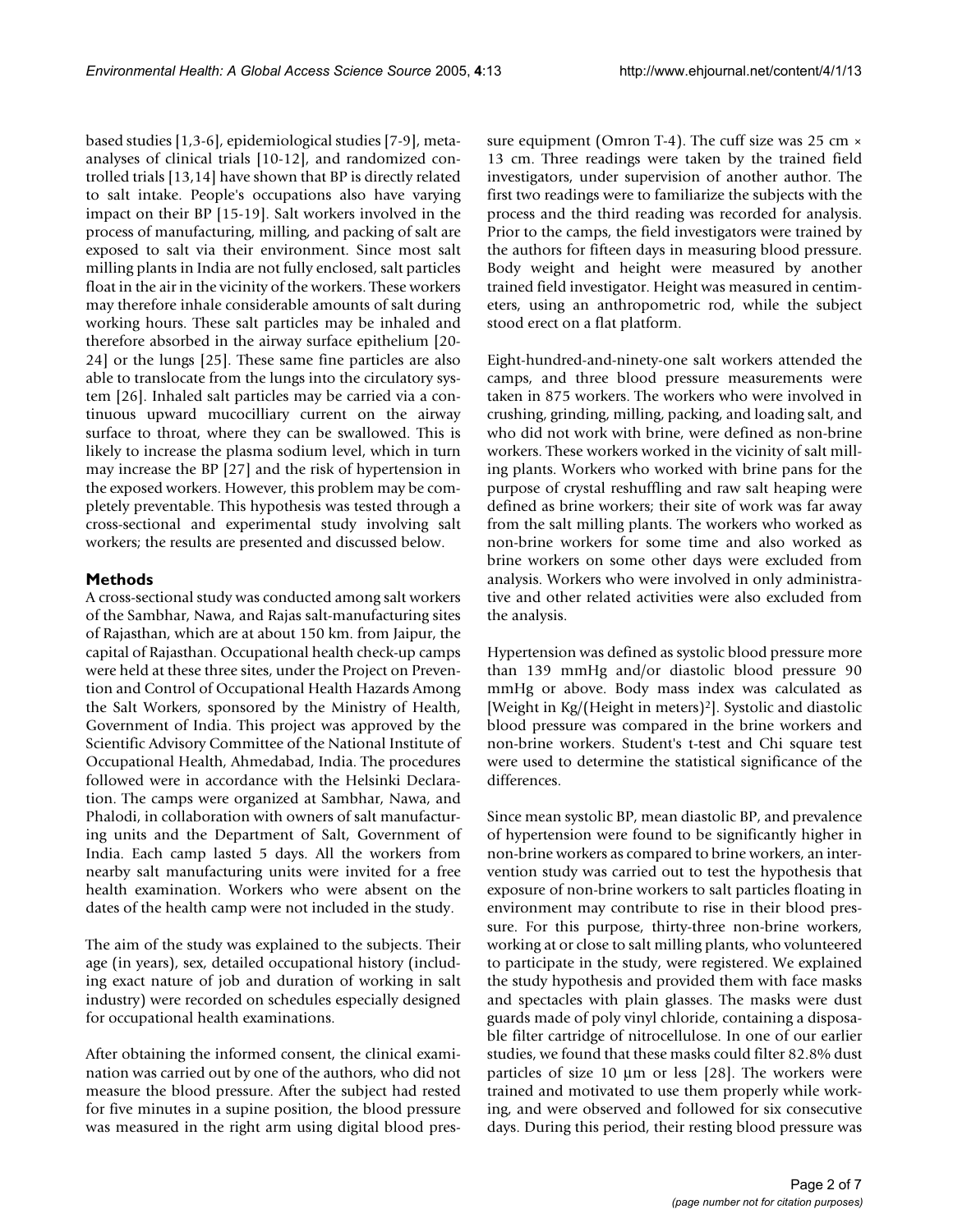| <b>Characteristics</b>                       | Brine workers ( $n = 284$ ) | Non-brine workers ( $n = 474$ ) | p value    |
|----------------------------------------------|-----------------------------|---------------------------------|------------|
| Age (Years)                                  |                             |                                 |            |
| Males                                        | $31.8 \pm 9.8$ (n = 238)    | $29.2 \pm 10.0$ (n = 398)       | $< 0.01*$  |
| Females                                      | $35.1 \pm 10.9$ (N = 46)    | $36.5 \pm 10.5$ (N = 76)        | $0.49+$    |
| <b>Both Sexes</b>                            | $32.3 \pm 10.0$             | $30.4 \pm 10.4$                 | $0.01*$    |
| Gender M/F (%)                               | 83.8/16.2                   | 84.0/16.0                       | $0.97 \pm$ |
| Literacy (%)                                 | 35.2                        | 43.5                            | $0.03 \pm$ |
| Income (Rs. per anum)                        | $17760.9 \pm 12858.7$       | $19684.5 \pm 13761.4$           | $0.06+$    |
| Smokers (%)                                  | 33.8                        | 35.9                            | $0.25 \pm$ |
| Alcohol users (%)                            | 10.6                        | 11.8                            | $0.17 \pm$ |
| <b>BMI</b> Kg/m2                             | $18.9 \pm 2.2$              | $18.7 \pm 2.5$                  | $0.28+$    |
| Vegetarians (%)                              | 62.3                        | 67.7                            | $0.15 \pm$ |
| Duration of working in salt industry (Years) | $11.4 \pm 7.2$              | $8.7 \pm 6.9$                   | $< 0.01*$  |

**Table 1: Characteristics of study subjects.**

\*Difference significant; Student's t-test

† Difference not significant; Student's t-test

‡ Difference not significant; Chi Square test

measured in the supine position, before starting work in the morning. Only nineteen of them regularly attended the worksite and used the face mask and eyeglasses for all six consecutive days, while others were present on some days, but absent on others. Workers were requested to provide urine samples before starting the intervention study and after completing the intervention for more than 3 days. These samples were collected twice a day – once in the morning before starting work and then in the evening, after completion of working hours. Only eight subjects out of 33 workers provided both (morning and evening) urine samples before intervention and only six workers (not the same) provided both urine samples after intervention. These samples were then analyzed for sodium and potassium levels using an AVL electrode electrolyte analyzer (AVL Medical Instruments, Schaffhausen, Switzerland). Additionally, the concentration of salt particles in the air in the environment of the work site was measured by using a respirable dust sampler (Environtech). The dust sampler was placed at two sites namely Sambhar Salts and at Nawa for six days. The particles of 10  $\mu$ m or more were collected at the bottom of the cyclone of the sampler and those smaller than 10  $\mu$ m were deposited on the filter paper of the sampler. Volume of total air entering the sampler and weight of particles collected were used to calculate the average concentration of both types of dust in the environment.

#### **Results**

Out of 758 salt workers studied, 474 (62.5%) workers were non-brine workers, while 284 (37.5%) were brine workers. The characteristics of the study subjects are depicted in Table 1. These were comparable in brine and non-brine workers. Mean age of male brine workers was  $31.8 \pm 9.8$  years, while male non-brine workers were comparatively a little younger (mean age  $29.2 \pm 10.0$  years.). The mean age of female brine workers  $(35.1 \pm 10.9 \text{ years})$ was not significantly different from that of female nonbrine workers (36.5  $\pm$  10.5 years). All workers were 15 years of age or older. The two groups did not show any significant difference in the prevalence of smoking, alcohol use, literacy, income, diet habits, and BMI. However, mean duration of working in the salt industry was lower in non-brine workers than brine workers.

Mean systolic blood pressure of non-brine workers (122.1 ± 13.3 mmHg) was significantly higher than that of brine workers  $(118.8 \pm 12.8 \text{ mm Hg})(p < 0.01)$ . Z-test, as well as the Student's t-test (two-tailed), showed a highly significant difference in both sexes, separately (Table [2](#page-3-0)). Mean diastolic blood pressure of non-brine workers (71.5  $\pm$ 10.4 mm Hg) was significantly higher than that of brine workers  $(69.7 \pm 9.4 \text{ mm Hg})$  (p = 0.01). This was also consistently higher in both sexes.

Overall, the prevalence of hypertension in salt workers was 10.3%. It was significantly higher in non-brine workers (12.2%) than in brine workers (7.0%) ( $p = 0.02$ ). The prevalence of hypertension was also consistently higher in non-brine workers than brine workers in different groups, according to age, sex, literacy, income, and body-mass index, duration of working in salt industry, smoking, alcohol use, tobacco chewing, and diet (Table [3](#page-3-1)).

#### *Results of experimental intervention*

Table [4](#page-3-2) shows the mean number of working hours, mean number of hours for which masks and glasses were used, and the mean morning blood pressure of nineteen workers who attended the worksite and used face mask and eyeglasses for all six days of intervention. Morning blood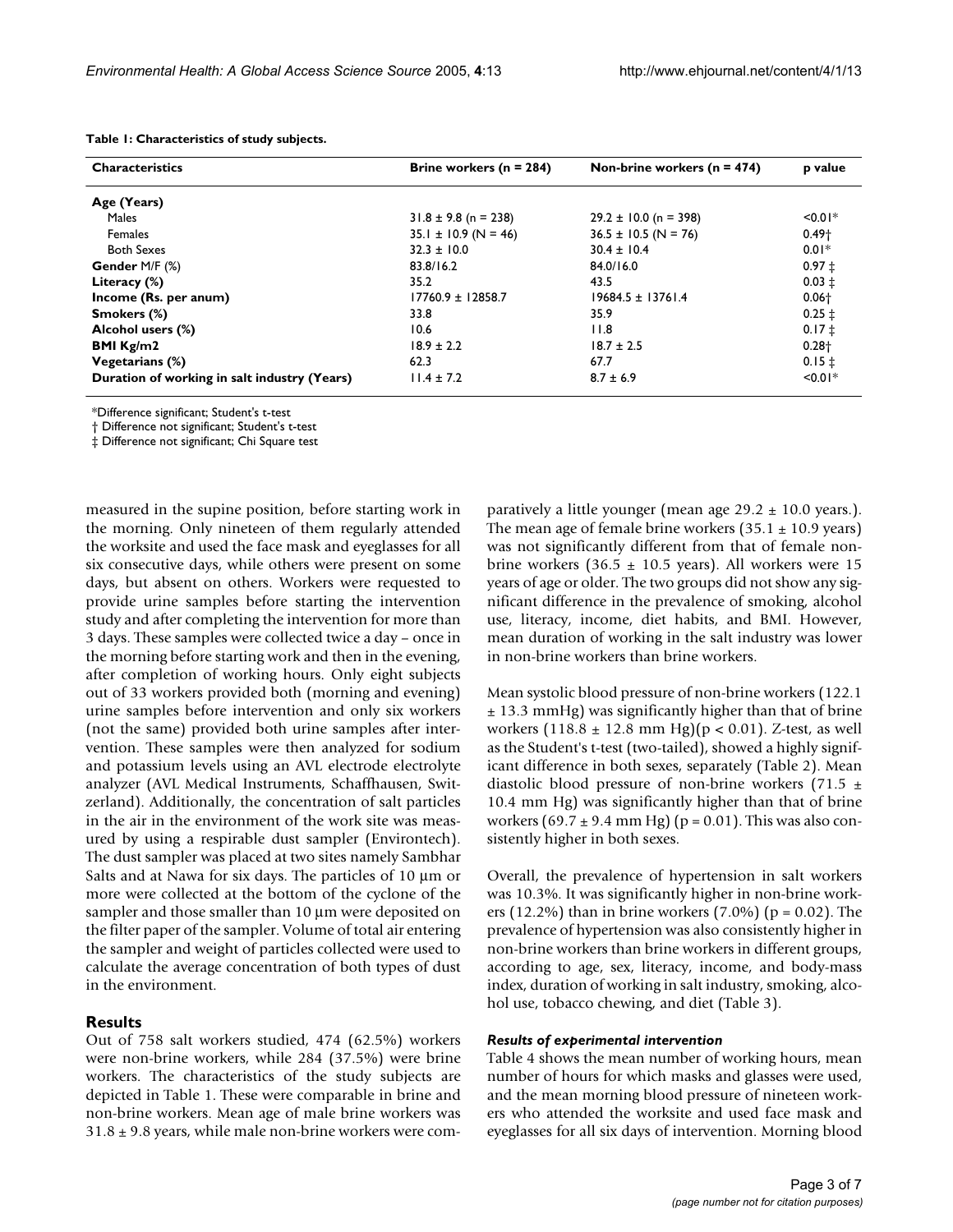|                      | <b>Brine workers</b>       | <b>Non-brine workers</b>   | p value   |
|----------------------|----------------------------|----------------------------|-----------|
| Average systolic BP  |                            |                            |           |
| Males                | $119.9 \pm 11.7$ (n = 238) | $122.8 \pm 12.4$ (n = 398) | $< 0.01*$ |
| Females              | $113.2 \pm 16.6$ (n = 46)  | $118.3 \pm 16.5$ (n = 76)  | 0.01      |
| Both sexes           | $18.8 \pm 12.8$ (n = 284)  | $122.1 \pm 13.3$ (n = 474) | $< 0.01*$ |
| Average diastolic BP |                            |                            |           |
| <b>Males</b>         | $69.4 \pm 9.6$ (n = 238)   | $72.8 \pm 10.2$ (n = 398)  | 0.09      |
| Females              | $71.1 \pm 7.8$ (n = 46)    | $75.2 \pm 10.3$ (n = 76)   | $0.02*$   |
| Both sexes           | $69.7 \pm 9.4$ (n = 284)   | $71.5 \pm 10.4$ (n = 474)  | $0.01*$   |

<span id="page-3-0"></span>**Table 2: Mean systolic and diastolic blood pressure of brine workers and non-brine workers.**

\*Difference significant; Z-test and Student's t-test (two-tailed)

<span id="page-3-1"></span>**Table 3: Prevalence of hypertension in brine workers and non-brine workers according to various characteristics.**

| <b>Characteristics</b>           | <b>Brine Workers</b> |                                  | <b>Non-brine Workers</b> |     |                                  |      |
|----------------------------------|----------------------|----------------------------------|--------------------------|-----|----------------------------------|------|
|                                  | No.                  | <b>Hypertensive cases</b><br>No. | %                        | No. | <b>Hypertensive cases</b><br>No. | %    |
| Age <40 years                    | 208                  | $\mathbf{H}$                     | 5.3                      | 368 | 33                               | 9.0  |
| 40+ years                        | 76                   | 9                                | 11.8                     | 106 | 25                               | 23.6 |
| Males                            | 238                  | 18                               | 7.6                      | 398 | 46                               | 11.6 |
| Females                          | 46                   | 2                                | 4.3                      | 76  | 12                               | 15.8 |
| <b>Illiterate</b>                | 184                  | 16                               | 8.7                      | 268 | 38                               | 14.2 |
| Literate                         | 100                  | 4                                | 4.0                      | 206 | 20                               | 9.7  |
| Annual income Rs.<18000          | 179                  | $\overline{10}$                  | 5.6                      | 256 | 33                               | 12.9 |
| >18000                           | 105                  | $\overline{10}$                  | 9.5                      | 218 | 25                               | 11.5 |
| <b>BMI</b> <18 $Kg/m2$           | 109                  | 3                                | 2.8                      | 185 | 18                               | 9.7  |
| $18+$ Kg/m <sup>2</sup>          | 175                  | 17                               | 9.7                      | 289 | 40                               | 13.8 |
| Duration of Work <10 Years       | 118                  | 5                                | 4.2                      | 305 | 31                               | 10.2 |
| 10+ Years                        | 166                  | 15                               | 9.0                      | 169 | 27                               | 16.0 |
| <b>Smokers or ex-smokers</b>     | 190                  | 15                               | 7.9                      | 316 | 43                               | 13.6 |
| <b>Non-smokers</b>               | 94                   | 5                                | 5.3                      | 158 | 15                               | 9.5  |
| <b>Alcohol Users or ex-users</b> | 259                  | 17                               | 6.6                      | 430 | 55                               | 12.8 |
| Non-users                        | 25                   | 3                                | 12.0                     | 44  | 3                                | 6.8  |
| <b>Tobacco chewing Yes</b>       | 217                  | 4                                | 6.5                      | 325 | 40                               | 12.3 |
| No                               | 67                   | 6                                | 9.0                      | 49  | 18                               | 12.1 |
| <b>Diet</b> Vegetarian           | 177                  | 15                               | 8.5                      | 321 | 41                               | 12.8 |
| Mixed                            | 107                  | 5.                               | 4.7                      | 153 | 17                               | 11.1 |
| <b>Total Prevalence</b>          | 284                  | 20                               | 7.0                      | 474 | 58                               | 12.2 |

<span id="page-3-2"></span>**Table 4: Mean working hours, period of use of protective devices and morning blood pressure of workers on the days of intervention (n = 19).**

| Day of intervention | Mean no. of hours<br>Worked | Mean no. of hours<br>masks used | Mean no. of hours<br>glasses used | Mean Systolic Blood<br>Pressure (mm Hg) | Mean Diastolic Blood<br>Pressure (mm Hg) |
|---------------------|-----------------------------|---------------------------------|-----------------------------------|-----------------------------------------|------------------------------------------|
| Day I               | $6.2 \pm 0.5$               | $3.9 \pm 1.0$                   | $4.8 \pm 0.8$                     | $127.8 \pm 11.1$                        | $80.7 \pm 8.8$                           |
| Day 2               | $10.0 \pm 1.4$              | $5.5 \pm 1.5$                   | $6.5 \pm 1.6$                     | $127.8 \pm 11.8$                        | $80.6 \pm 12.8$                          |
| Day 3               | $9.7 \pm 1.8$               | $4.6 \pm 1.3$                   | $5.2 \pm 1.9$                     | $123.4 \pm 10.3$                        | $76.4 \pm 8.6$                           |
| Day 4               | $7.9 \pm 0.5$               | $4.4 \pm 1.9$                   | $4.8 \pm 1.3$                     | $117.5 \pm 9.9$                         | $62.6 \pm 7.8$                           |
| Day 5               | $9.3 \pm 0.9$               | $4.2 \pm 1.1$                   | $4.5 \pm 0.9$                     | $113.8 \pm 7.0$                         | $63.8 \pm 8.0$                           |
| Day 6               | $9.1 \pm 1.3$               | $4.8 \pm 1.4$                   | $5.2 \pm 1.5$                     | $114.6 \pm 6.5$                         | $63.0 \pm 5.5$                           |
| Total               | $8.7 \pm 1.7$               | $4.6 \pm 1.5$                   | $5.1 \pm 1.5$                     |                                         |                                          |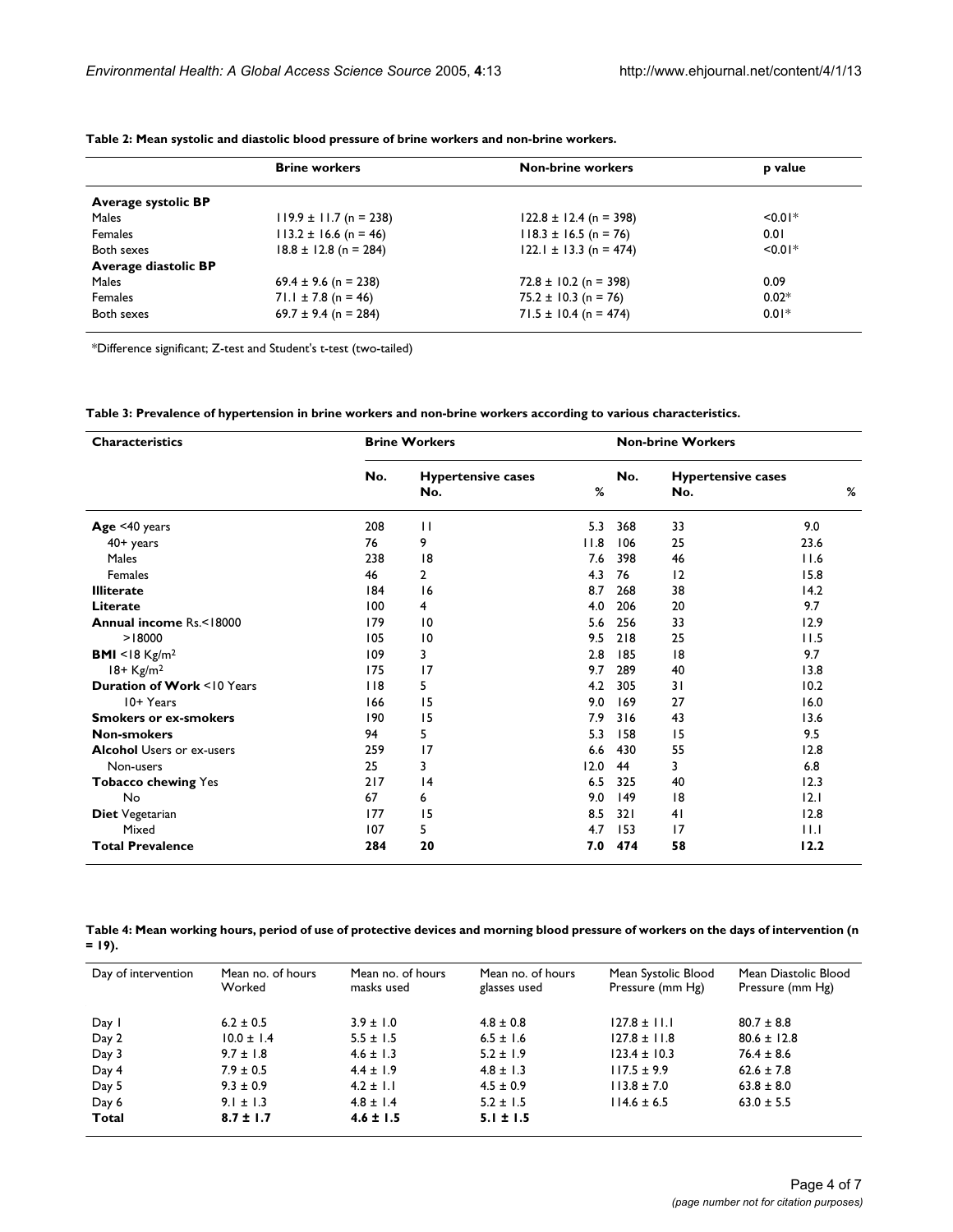

Blood Pressure of non-brine workers declined by use of masks and glasses.

pressure was taken before starting their shift. The systolic, as well as diastolic, blood pressure of these workers began declining on the third day and continued to decline on forth day, but remained stationary, each day thereafter (Figure 1). Table 5 shows that the difference in blood pressure between day 1 and day 2 was not significant (for systolic BP  $p = 0.98$  and for diastolic BP  $p = 0.95$ , but that between day 2 and day 3 (for systolic BP  $p = 0.03$  and for diastolic BP  $p = 0.16$ , as well as between day 3 and day 4, was significant (for systolic BP  $p = 0.03$  and for diastolic BP  $p < 0.01$ ); again, the decline thereafter was not significant (for systolic BP  $p = 0.08 \& 0.68$  and for diastolic BP  $p$  $= 0.55 \& 0.65$ ). Mean urinary sodium in morning samples before the intervention was  $265.7 \pm 250.8$  mmol/L and decreased to  $184.6 \pm 46.3$  mmol/L three days after the intervention. This decline was not statistically significant (p = 0.27). Mean urinary sodium in evening samples before the intervention was  $310.8 \pm 304.2$  mmol/L, as compared to  $180.5 \pm 41.2$  mmol/L three days after the intervention. This decline was also not statistically significant ( $p = 0.31$ ). Mean concentration of salt particles of a size less than 10  $\mu$ m (PM 10) was 15 mg/m<sup>3</sup> and that of larger particles was  $361 \text{ mg/m}^3$  air in the breathing zone of these workers, during these six days.

#### **Discussion**

In the present study, systolic, as well as diastolic, BP and prevalence of hypertension were found to be higher in non-brine salt workers, who were occupationally exposed to sodium chloride particles in the air of the breathing zone. This is a new observation, though it is in line with

the hypothesis that, after being inhaled, salt may be absorbed from respiratory tract [20-24] or the mucocilliary current may transport it to pharynx, where it is swallowed and can then be absorbed from the gastrointestinal tract. Consequent increases in plasma sodium may be responsible for increases in the BP [27]. Differences in urinary sodium, an indicator of sodium intake, and plasma sodium are associated with BP differences of clinical and public health relevance [29]. The exact mechanisms whereby raised plasma sodium increases the BP are not clear. Existing concepts focus on the tendency for an increase in extracellular fluid volume (ECV), but raised plasma sodium increases a transfer of fluid from the intracellular to the extracellular space, and stimulates the thirst center. Accordingly, the rise in plasma sodium is responsible for the tendency for an increase in ECV. Although the change in ECV may have a pressure effect, the associated rise in plasma sodium itself may also cause the BP to rise [27]. Systolic and diastolic BP and the prevalence of hypertension of the non-brine (exposed) workers were compared with the brine salt workers, who were not exposed to salt particles in air. BP is affected by multiple factors, including age, nature of job, socioeconomic status, living standard, nutritional status, smoking habits, and alcohol consumption. Both groups of studied workers did not differ on these parameters (Table 1). However, mean age and mean duration of working in the salt industry (exposure) were lower in non-brine workers, compared to brine workers, but these can be causes of lower BP, rather than of higher BP. The prevalence of hypertension was consistently higher in different subgroups of non-brine workers (Table [3](#page-3-1)), and this consistency further strengthens the above observation. It can, therefore, safely be concluded that BP and prevalence of hypertension of non-brine workers were higher than brine workers.

To further confirm the hypothesis about probable mechanism involved, an experimental intervention was carried out. The decline in BP while using face masks and spectacles during work again strengthens this hypothesis. The urinary sodium levels also declined after use of masks and glasses for three days, though the decline was not statistically significant (probably because of smaller sample size).

A limitation of the study is that serum sodium levels of the workers involved in the intervention study could not be measured. The total concentration of salt particles in the air was 376 mg/m<sup>3</sup>. Considering the average tidal volume of 800–1000 ml/breath and respiratory rate of 18–25/min while working, the average worker could inhale 2.60 to 4.51 gm sodium chloride over the course of an eight hour shift. Average use of the mask was 52.9% of working hours, which could have prevented inhalation of about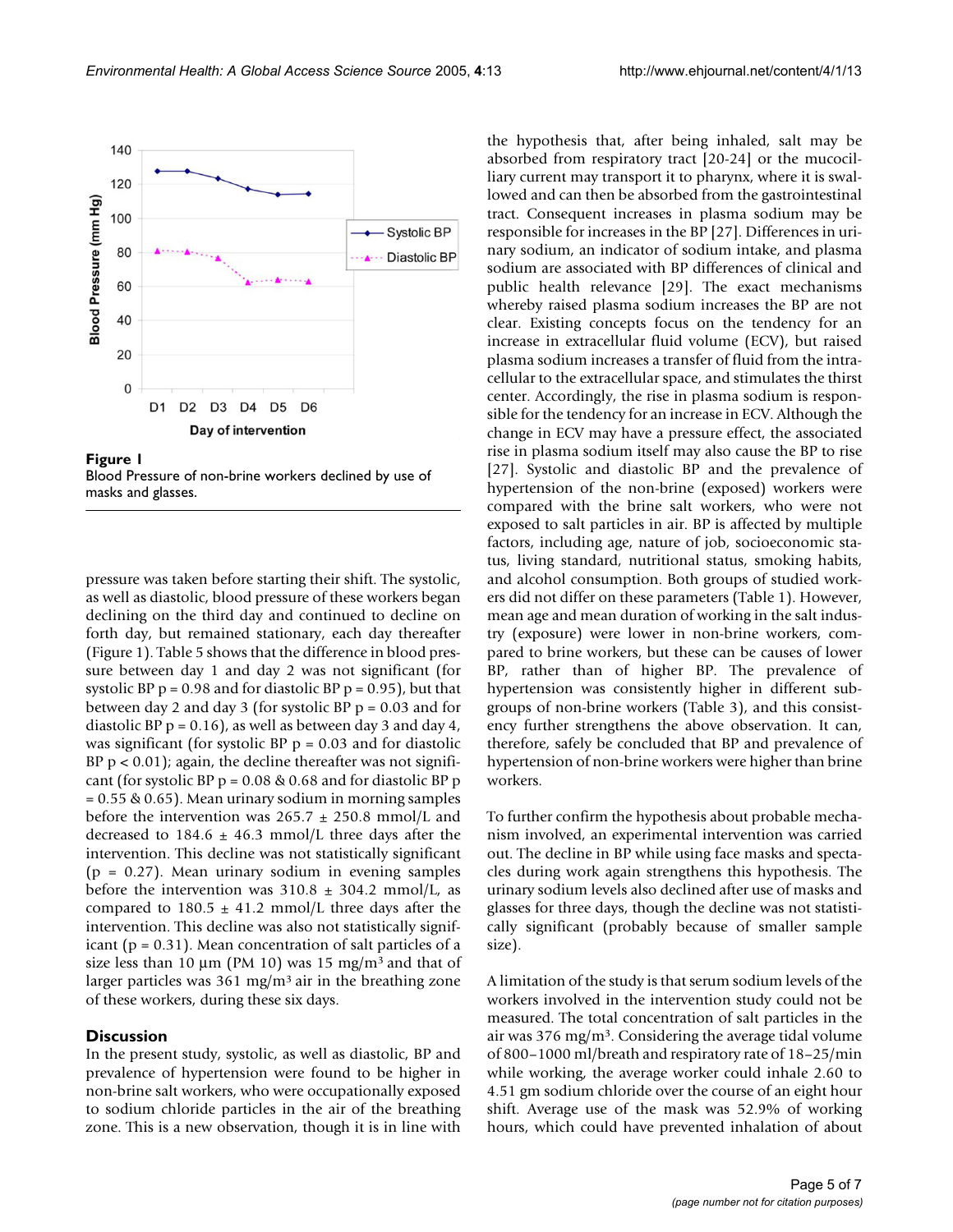| Day of intervention | Mean Systolic Blood Pressure (mm Hg) | p value | Mean Diastolic Blood Pressure (mm Hg) | p value  |
|---------------------|--------------------------------------|---------|---------------------------------------|----------|
| Day 1               | $127.8 \pm 11.1$                     | 0.98    | $80.7 \pm 8.8$                        | 0.95     |
| Day 2               | $127.8 \pm 11.8$                     |         | $80.6 \pm 12.8$                       |          |
| Day 2               | $127.8 \pm 11.8$                     | $0.04*$ | $80.6 \pm 12.8$                       | 0.16     |
| Day 3               | $123.4 \pm 10.3$                     |         | $76.4 \pm 8.6$                        |          |
| Day 3               | $123.4 \pm 10.3$                     | $0.03*$ | $76.4 \pm 8.6$                        | $0.001*$ |
| Day 4               | $117.5 \pm 9.9$                      |         | $62.6 \pm 7.8$                        |          |
| Day 4               | $117.5 \pm 9.9$                      | 0.08    | $62.6 \pm 7.8$                        | 0.55     |
| Day 5               | $113.8 \pm 7.0$                      |         | $63.8 \pm 8.0$                        |          |
| Day 5               | $113.8 \pm 7.0$                      | 0.68    | $63.8 \pm 8.0$                        | 0.65     |
| Day 6               | $114.6 \pm 6.5$                      |         | $63.0 \pm 5.5$                        |          |

**Table 5: Comparison of mean systolic and diastolic blood pressures of the workers on consecutive days of intervention.**

\* Difference significant; Student's t-test (two-tailed)

1.37 to 2.39 gm of salt per day. The exact mechanism by which the decline of 1.37 to 2.39 g of salt intake per day could significantly reduce the BP is not clear. Thus, the results of this intervention study do not fully support the hypothesis that the cause of higher BP and higher prevalence of hypertension in non-brine workers is inhalation of salt particles from the environment. Eye glasses were provided to protect their eyes from salt particles and the study design did not allow us to find out whether these contributed to lowering of BP, though the salt particle sticking on to conjunctiva may also pass along with tears through the naso-lacrimal duct to respiratory tract and further on to the gastrointestinal tract. The psychological effect of using some of the intervention devices expected to reduce BP can also not be ruled out in this study. Further studies on salt workers are needed to elucidate our findings.

## **List of Abbreviations**

BP : Blood Pressure

ECV : Extra Cellular fluid Volume

#### **Competing interests**

The author(s) declare that they have no competing interests.

#### **Authors' contributions**

KRH contributed in conception and design, acquisition of data, analysis and interpretation of data and drafting the paper; MLM contributed in acquisition of data, statistical analysis and interpretation of data and drafting the paper; RS contributed in acquisition of data and drafting the paper; and HNS contributed in conception and design and critical evaluation of the data and drafting of the paper. All authors read and approved the final manuscript.

#### **Acknowledgements**

Ministry of Health and Family Welfare, Govt. of India had financed the project entitled Prevention and Control of Occupational Health Hazards among the Salt Workers working in Desert areas of Gujarat and Western Rajasthan. Authors are grateful to the Ministry as all data presented in this paper were collected under this project. Authors are also grateful to staff of Salt Department, Government of India who helped in this study. We are thankful to the staff of Hindustan Salts Ltd. in Jaipur, India for their help with this work.

#### **References**

- 1. Stamler J: **The INTERSALT Study: background, methods, findings.** *Am J Clin Nutr* 1997, **65(Suppl 2):**626S-642S.
- 2. Denton D, Weisinger R, Mundy NI, Wickings EJ, Dixson A, Moisson P, *et al.*: **[The effect of increased salt intake on blood pressure](http://www.ncbi.nlm.nih.gov/entrez/query.fcgi?cmd=Retrieve&db=PubMed&dopt=Abstract&list_uids=7489355) [of chimpanzees.](http://www.ncbi.nlm.nih.gov/entrez/query.fcgi?cmd=Retrieve&db=PubMed&dopt=Abstract&list_uids=7489355)** *Nat Med* 1995, **1:**1009-1016.
- 3. Law MR, Frost CD, Wald NJ: **[By how much does dietary salt](http://www.ncbi.nlm.nih.gov/entrez/query.fcgi?cmd=Retrieve&db=PubMed&dopt=Abstract&list_uids=2025703) [reduction lower blood pressure? I. Analysis of observational](http://www.ncbi.nlm.nih.gov/entrez/query.fcgi?cmd=Retrieve&db=PubMed&dopt=Abstract&list_uids=2025703) [data among populations.](http://www.ncbi.nlm.nih.gov/entrez/query.fcgi?cmd=Retrieve&db=PubMed&dopt=Abstract&list_uids=2025703)** *BMJ* 1991, **302:**811-815.
- 4. Elliott P: **Observational studies of salt and blood pressure.** *Hypertension* 1991, **17:**13-18.
- 5. William MV, Frank MS, Jamy A, Lawrence JA, George AB, Denise G, *et al.*: **[Effects of Diet and Sodium Intake on Blood Pressure:](http://www.ncbi.nlm.nih.gov/entrez/query.fcgi?cmd=Retrieve&db=PubMed&dopt=Abstract&list_uids=11747380) [Subgroup Analysis of the DASH-Sodium Trial.](http://www.ncbi.nlm.nih.gov/entrez/query.fcgi?cmd=Retrieve&db=PubMed&dopt=Abstract&list_uids=11747380)** *Ann Intern Med* 2001, **135:**1019-1028.
- 6. Obarzanek E, Proschan MA, Vollmer WM, Moore TJ, Sacks FM, Appel LJ, *et al.*: **[Individual blood pressure responses to changes in salt](http://www.ncbi.nlm.nih.gov/entrez/query.fcgi?cmd=Retrieve&db=PubMed&dopt=Abstract&list_uids=12953018) [intake: results from the DASH-Sodium trial.](http://www.ncbi.nlm.nih.gov/entrez/query.fcgi?cmd=Retrieve&db=PubMed&dopt=Abstract&list_uids=12953018)** *Hypertension* 2003, **42:**459-67.
- 7. He J, Tell GS, Tang YC, Mo PS, He GQ: **[Relation of electrolytes to](http://www.ncbi.nlm.nih.gov/entrez/query.fcgi?cmd=Retrieve&db=PubMed&dopt=Abstract&list_uids=1999367) [blood pressure in men.](http://www.ncbi.nlm.nih.gov/entrez/query.fcgi?cmd=Retrieve&db=PubMed&dopt=Abstract&list_uids=1999367)** *Hypertension* 1991, **17:**378-385.
- 8. Frost CD, Law MR, Wald NJ: **[By how much does dietary salt](http://www.ncbi.nlm.nih.gov/entrez/query.fcgi?cmd=Retrieve&db=PubMed&dopt=Abstract&list_uids=2025704) [reduction lower blood pressure? II. Analysis of observational](http://www.ncbi.nlm.nih.gov/entrez/query.fcgi?cmd=Retrieve&db=PubMed&dopt=Abstract&list_uids=2025704) [data within populations.](http://www.ncbi.nlm.nih.gov/entrez/query.fcgi?cmd=Retrieve&db=PubMed&dopt=Abstract&list_uids=2025704)** *BMJ* 1991, **302:**815-819.
- 9. Intersalt Cooperative Research Group: **[INTERSALT: an interna](http://www.ncbi.nlm.nih.gov/entrez/query.fcgi?cmd=Retrieve&db=PubMed&dopt=Abstract&list_uids=3416162)[tional study of electrolyte excretion and blood pressure:](http://www.ncbi.nlm.nih.gov/entrez/query.fcgi?cmd=Retrieve&db=PubMed&dopt=Abstract&list_uids=3416162) results for 24 hour urinary sodium and potassium excretion.** *BMJ* 1988, **297:**319-328.
- 10. Cutler JA, Follmann D, Allender PS: **Randomized trials of sodium reduction: an overview.** *Am J Clin Nutr* 1997, **65(Suppl 2):**643S-651S.